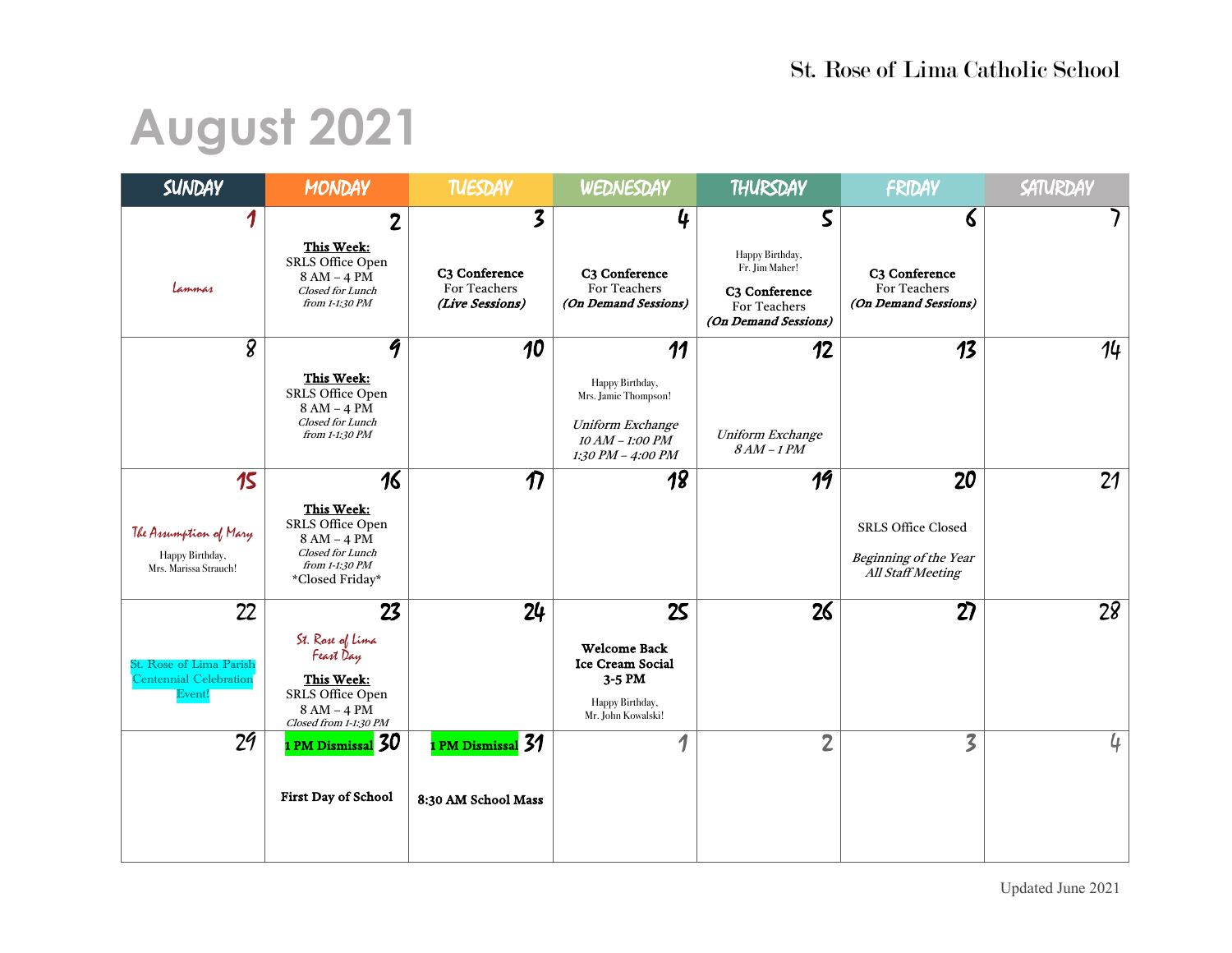## **September 2021**

| <b>SUNDAY</b>                             | MONDAY                                                                                       | <b>TUESDAY</b>                                                           | WEDNESDAY                                                       | THURSDAY                                                            | FRIDAY                                                                                                                          | SATURDAY        |
|-------------------------------------------|----------------------------------------------------------------------------------------------|--------------------------------------------------------------------------|-----------------------------------------------------------------|---------------------------------------------------------------------|---------------------------------------------------------------------------------------------------------------------------------|-----------------|
| 2 <sup>q</sup>                            | 30                                                                                           | 31                                                                       | 1 PM Dismissal 1<br><b>Monthly Rosary</b><br>at 7:15 AM         | Regular Dismissal 2                                                 | Regular Dismissal 3                                                                                                             | 4               |
| $\mathsf S$                               | $\boldsymbol{\delta}$<br>Labor Day<br>No School<br>Happy Birthday,<br>Mrs. Shantel Kuntuzos! | 1 PM Dismissal 7<br>8:30 AM School Mass                                  | $\overline{\bm{g}}$<br><b>Back to School Night</b><br>$K - 4th$ | 9<br><b>Back to School Night</b><br>$5^{\text{th}} - 8^{\text{th}}$ | 10                                                                                                                              | 11              |
| $\overline{12}$                           | $\overline{13}$<br>Happy Birthday,<br>Fr. John Maloney!                                      | 1 PM Dismissal 14<br>Holy Cross Day<br>8:30 AM School Mass               | 15<br>Picture Day 1<br>$5th - 8th$ Grades                       | 16<br>Picture Day 2<br>Kinder - 4 <sup>th</sup> Grades              | $\overline{\bm{n}}$<br><b>School Buddies</b><br>Activity<br><b>Early Dismissal 12 PM</b><br>Deanery Collaboration /<br>Training | $\overline{18}$ |
| 19                                        | 20                                                                                           | 1 PM Dismissal 21<br><b>STAR Window 1</b><br>Ends<br>8:30 AM School Mass | 22<br>Presto Pasta<br><b>Restaurant Fundraiser</b>              | 23                                                                  | 24<br>St. Rose School<br>Campout                                                                                                | 25              |
| 26<br>Happy Birthday,<br>Ms. Rosi Madrid! | 27                                                                                           | 1 PM Dismissal 28<br>8:30 AM School Mass                                 | 29<br>Michael and All Angels                                    | 30                                                                  | 1                                                                                                                               | $2^{\circ}$     |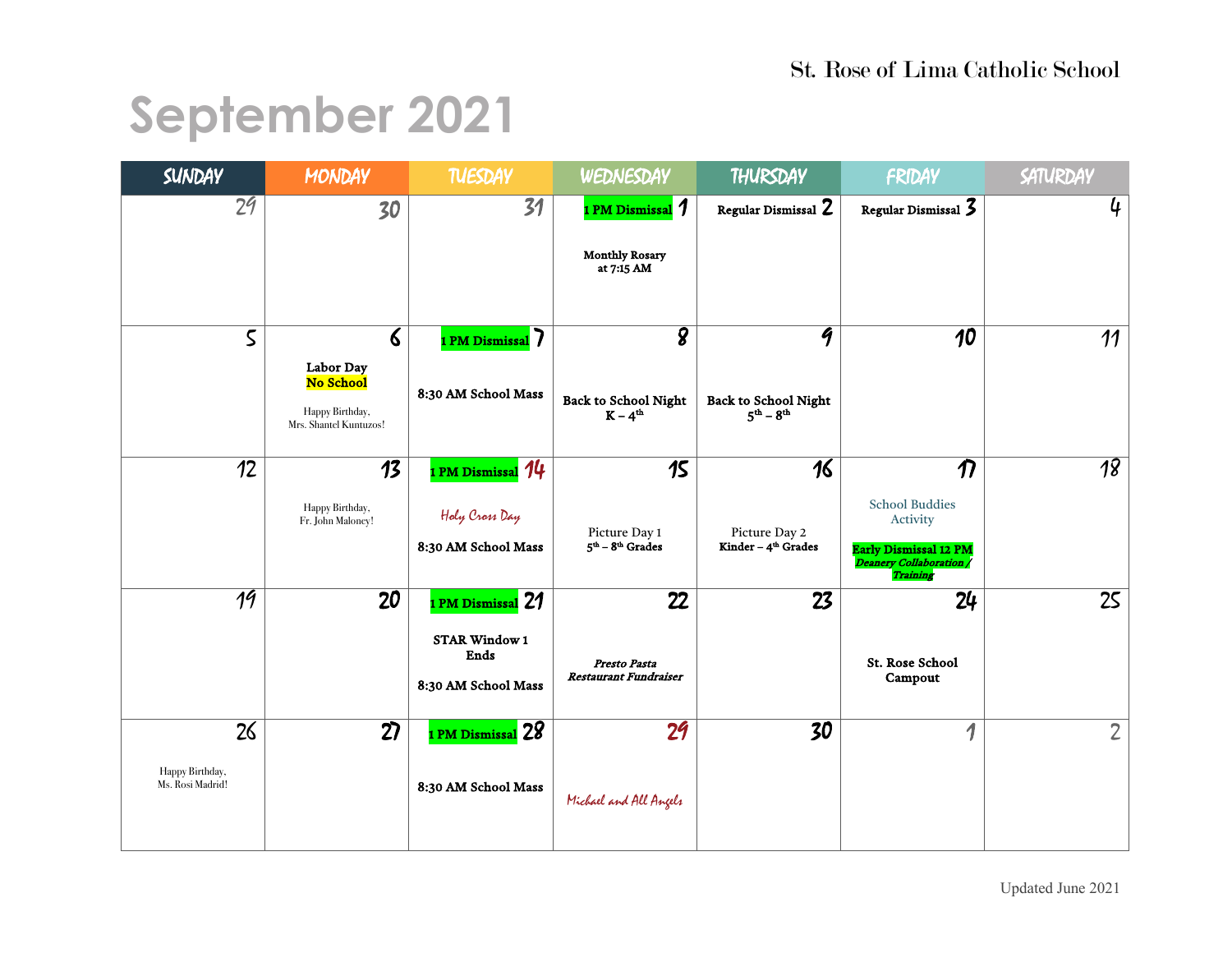## **October 2021**

| SUNDAY                                        | <b>MONDAY</b>                       | <b>TUESDAY</b>                                                                                                  | WEDNESDAY                                                                                                                                | THURSDAY                                                                               | FRIDAY                                                                                                                                                    | SATURDAY                                                          |
|-----------------------------------------------|-------------------------------------|-----------------------------------------------------------------------------------------------------------------|------------------------------------------------------------------------------------------------------------------------------------------|----------------------------------------------------------------------------------------|-----------------------------------------------------------------------------------------------------------------------------------------------------------|-------------------------------------------------------------------|
| 26                                            | $\overline{2}$                      | 28                                                                                                              | 29                                                                                                                                       | 30                                                                                     | 1                                                                                                                                                         | $\overline{2}$                                                    |
| 3                                             | 4<br><b>Blessing of the Animals</b> | 1 PM Dismissal 5<br>8:30 AM School Mass                                                                         | 6<br><b>Monthly Rosary</b><br>at 7:15 AM<br>7 <sup>th</sup> & 8 <sup>th</sup> Grade<br>Catalina Trip                                     | 7 <sup>th</sup> & 8 <sup>th</sup> Grade<br>Catalina Trip                               | $\overline{\bm{g}}$<br>7 <sup>th</sup> & 8 <sup>th</sup> Grade<br>Catalina Trip<br>Mother Son Event -<br>Postponed to Spring                              | 9                                                                 |
| 10<br>Happy Birthday,<br>Mrs. Jennifer Lopez! | 11                                  | PM Dismissal 12<br>8:30 AM School Mass                                                                          | 13                                                                                                                                       | 14<br>Make-Up / Retake<br>Picture Day                                                  | 15<br>No School-<br><b>Pupil Free Day</b><br>(WCEA/WASC<br>Preparation)                                                                                   | 16<br>St. Rose<br>Western Round Up<br>(Dinner, Dancing & Auction) |
| $\overline{\mathcal{D}}$                      | $\overline{18}$                     | 1 PM Dismissal 19<br>8:30 AM School Mass<br>7 <sup>th</sup> & 8 <sup>th</sup> Grade<br>Outdoor School<br>Leaves | 20<br>7 <sup>th</sup> & 8 <sup>th</sup> Grade<br>Outdoor School                                                                          | 21<br>7 <sup>th</sup> & 8 <sup>th</sup> Grade<br>Outdoor School                        | 22<br>7 <sup>th</sup> & 8 <sup>th</sup> Grade<br>Outdoor School<br>Returns                                                                                | 23                                                                |
| 24<br>Happy Birthday,<br>Mrs. Mayra Perry!    | Red Ribbon Week 25                  | Red Ribbon Week 26<br>8:30 AM School Mass<br>1 PM Dismissal<br>Catholic HS Info. Night<br>at St. Paschal's      | Red Ribbon Week 27<br>Happy Birthday,<br>Fr. Luis Estrada!<br><b>Tentative</b><br><b>Restaurant Fundraiser</b><br>(Haunted House Set-Up) | Red Ribbon Week 28<br>Happy Birthday,<br>Mrs. Debbie Conlon!<br>(Haunted House Set-Up) | Red Ribbon Week 29<br>Halloween Parade & In-<br><b>School Festivities</b><br>Minimum Day 1 PM<br><b>Halloween Festival &amp;</b><br><b>Trunk or Treat</b> | 30                                                                |
| 31<br>Halloween                               | 1                                   | $\overline{2}$                                                                                                  | 3                                                                                                                                        | 4                                                                                      | $\overline{\mathsf{S}}$                                                                                                                                   | $\delta$                                                          |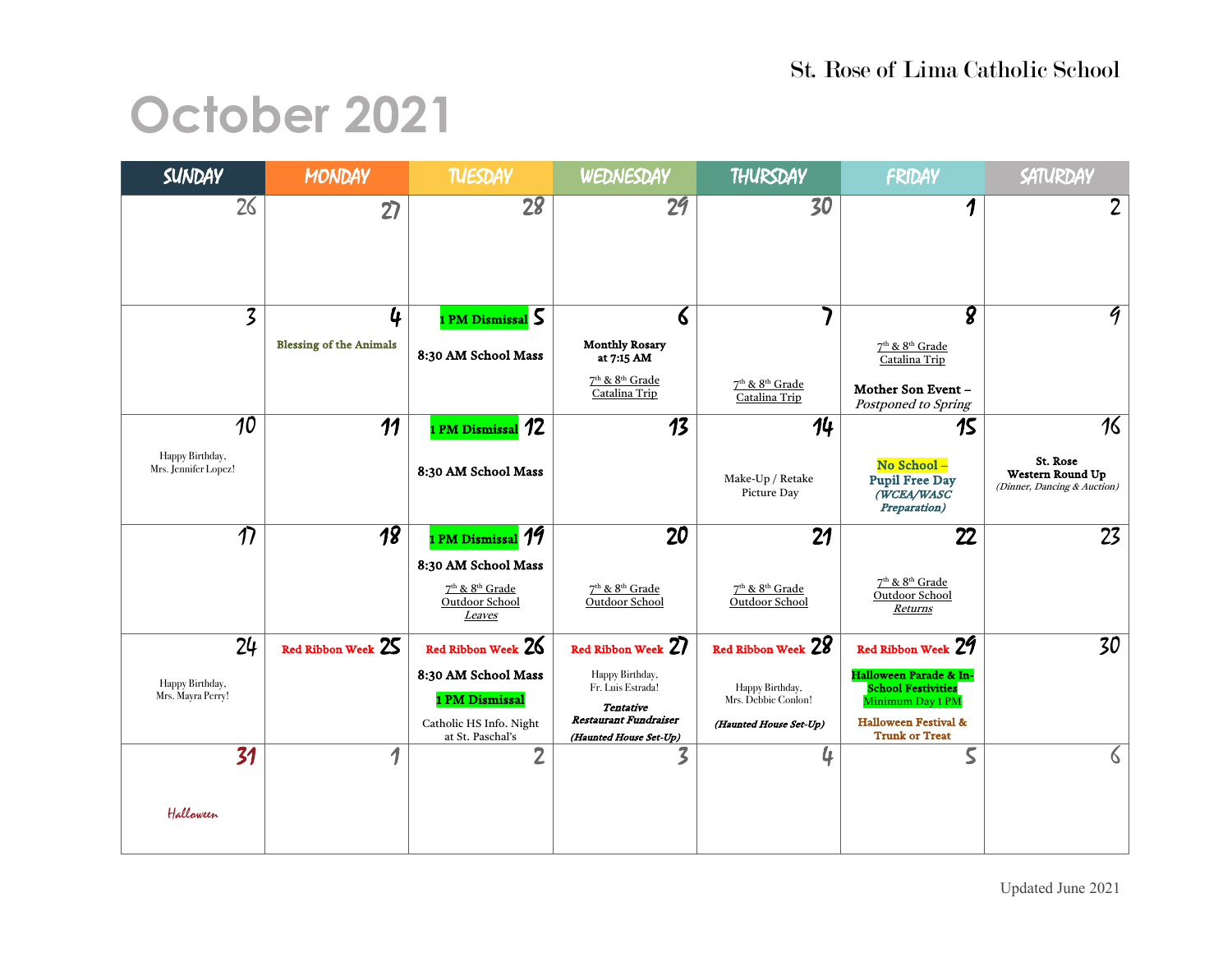### **November 2021**

| <b>SUNDAY</b>                                                         | <b>MONDAY</b>                                                                                  | <b>TUESDAY</b>                                                                                                                                    | WEDNESDAY                                                         | THURSDAY                                                                                        | FRIDAY                                                  | SATURDAY       |
|-----------------------------------------------------------------------|------------------------------------------------------------------------------------------------|---------------------------------------------------------------------------------------------------------------------------------------------------|-------------------------------------------------------------------|-------------------------------------------------------------------------------------------------|---------------------------------------------------------|----------------|
| 31                                                                    | 1<br>All Saints' Day<br>Mass Uniform<br>3rd Grade Saint<br><b>Reports Presented</b><br>at Mass | 1 PM Dismissal 2<br>All Souls' Day<br>No School Mass<br>Today                                                                                     | 3<br><b>Monthly Rosary</b><br>at 7:15 AM                          | 4                                                                                               | 5                                                       | $\delta$       |
|                                                                       | 8                                                                                              | 1 PM Dismissal <i>9</i><br>Happy Birthday,<br>Fr. Joseph Shea!<br>8:30 AM School Mass<br><b>WCEA/WASC</b><br><b>Accreditation Visit</b>           | $\overline{10}$<br><b>WCEA/WASC</b><br><b>Accreditation Visit</b> | 11<br>Happy Birthday,<br>Mrs. Samantha Ramos!<br><b>WCEA/WASC</b><br><b>Accreditation Visit</b> | 12<br><b>Veterans Day</b><br>Observed<br>No School      | 13             |
| 14                                                                    | 15                                                                                             | I PM Dismissal 76<br>8:30 AM School Mass                                                                                                          | $\boldsymbol{\eta}$                                               | $\overline{18}$                                                                                 | 19<br><b>Talent Show</b>                                | 20             |
| 21<br>Christ the King                                                 | PM Dismissal 22<br><b>Parent Teacher</b><br>Conferences                                        | 1 PM Dismissal <mark>23</mark><br>8:30 AM School Mass<br><b>Parent Teacher</b><br>Conferences<br><b>Tentative</b><br><b>Restaurant Fundraiser</b> | 24<br>Thanksgiving<br><b>Holiday Break</b><br>No School           | 25<br>Thanksgiving (USA)<br>No School                                                           | 26<br>Thanksgiving<br><b>Holiday Break</b><br>No School | 27             |
| 28<br>Advent - first Sunday<br>Happy Birthday,<br>Mrs. Traci Fryhoff! | 2 <sub>9</sub><br><b>End of Trimester I</b>                                                    | 1 PM Dismissal 30<br><b>Beginning of</b><br><b>Trimester II</b><br>8:30 AM School Mass                                                            | 1                                                                 | $\overline{2}$                                                                                  | $\overline{\mathcal{Z}}$                                | $\mathfrak{q}$ |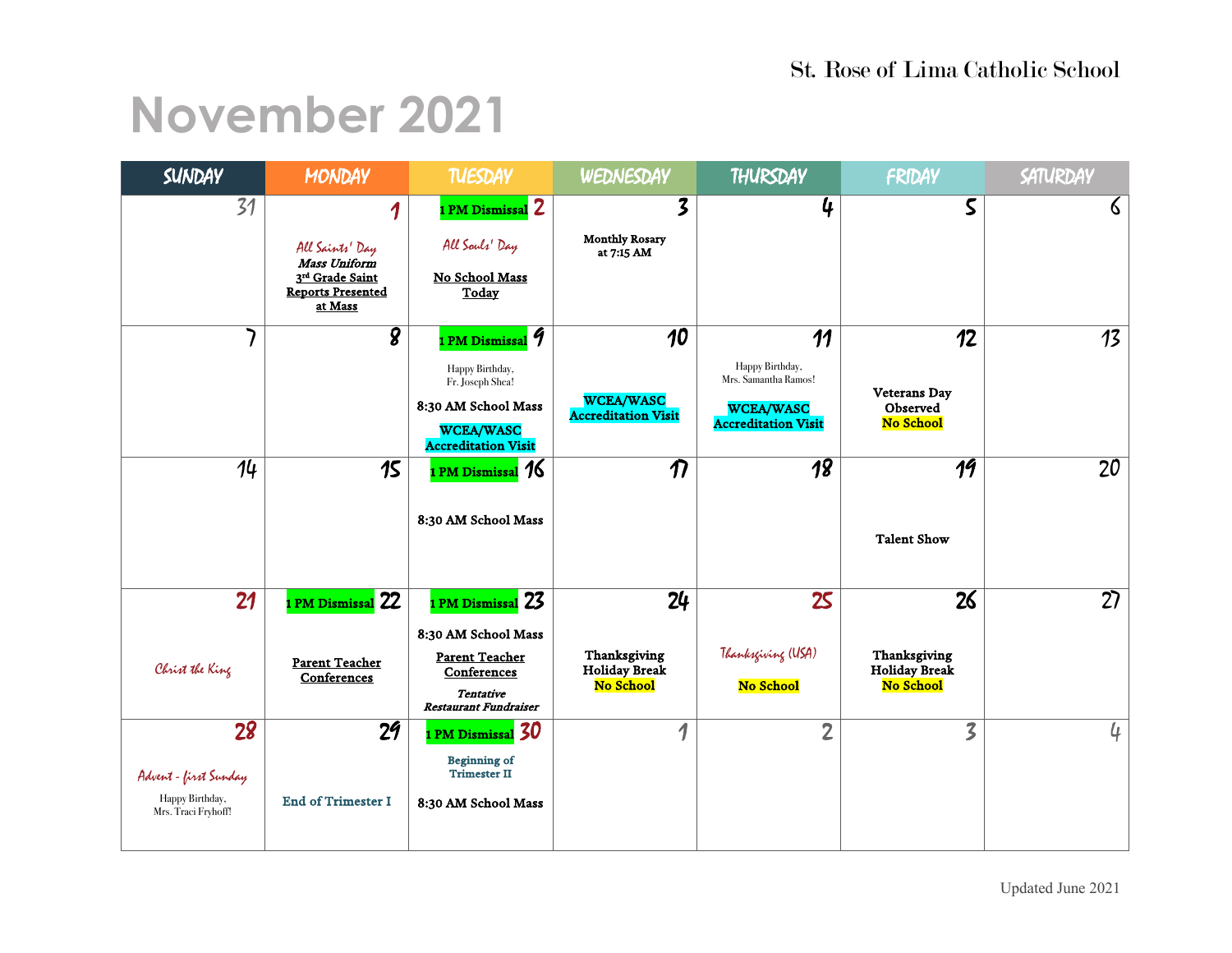### **December 2021**

| SUNDAY                                                                   | <b>MONDAY</b>                              | <b>TUESDAY</b>                                        | WEDNESDAY                                                    | THURSDAY                                   | FRIDAY                                                    | SATURDAY        |
|--------------------------------------------------------------------------|--------------------------------------------|-------------------------------------------------------|--------------------------------------------------------------|--------------------------------------------|-----------------------------------------------------------|-----------------|
| 28                                                                       | 2 <sub>9</sub>                             | 30                                                    | $\boldsymbol{\eta}$<br><b>Monthly Rosary</b><br>at 7:15 AM   | 2                                          | 3                                                         | 4               |
|                                                                          |                                            |                                                       |                                                              |                                            |                                                           |                 |
| $\mathsf S$                                                              | <b>ACRE</b> Testing 6                      | <b>ACRE</b> Testing 7                                 | <b>ACRE</b> Testing <b>8</b>                                 | ACRE Testing 9                             | <b>ACRE</b> Testing 10                                    | 11              |
| Advent - second Sunday<br><b>Breakfast with Santa</b><br>8 AM - 10:30 AM | St. Nicholas Day                           | No School Mass<br>Today<br>1 PM Dismissal             | Feast of the Immaculate<br>Conception<br>8:30 AM School Mass |                                            | St. Rose of Lima Parish<br>Christmas Tree Lighting        |                 |
| $\overline{12}$                                                          | $\overline{13}$                            | PM Dismissal 14                                       | 15                                                           | 16                                         | $\boldsymbol{\eta}$                                       | 18              |
| Advent - third Sunday                                                    |                                            | 8:30 AM School Mass<br><b>Christmas Shoppe</b>        |                                                              | <b>Christmas Shoppe</b>                    | <b>Early Dismissal 12 PM</b><br>No Panther Pad/After      |                 |
| Mark Your Calendars -<br>Date TBD-<br>Dr. Conkey's Fundraiser            |                                            |                                                       | <b>Christmas Shoppe</b>                                      | <b>Christmas Concert</b><br>& Art Show     | School Care Today                                         |                 |
| 19                                                                       | 20                                         | 21                                                    | 22                                                           | 23                                         | 24                                                        | 25 <sub>1</sub> |
| Advent - faurth Sunday                                                   | <b>Christmas Break</b><br>No School        | <b>Christmas Break</b><br>No School                   | <b>Christmas Break</b><br>No School                          | <b>Christmas Break</b><br>No School        | <b>Christmas Break</b><br>No School                       | Christmas       |
| 26                                                                       | 27                                         | 28                                                    | 29                                                           | 30                                         | 31                                                        | 1               |
|                                                                          | <b>Christmas Break</b><br><b>No School</b> | Holy Innocents<br><b>Christmas Break</b><br>No School | <b>Christmas Break</b><br><b>No School</b>                   | <b>Christmas Break</b><br><b>No School</b> | Watch Night<br><b>Christmas Break</b><br><b>No School</b> |                 |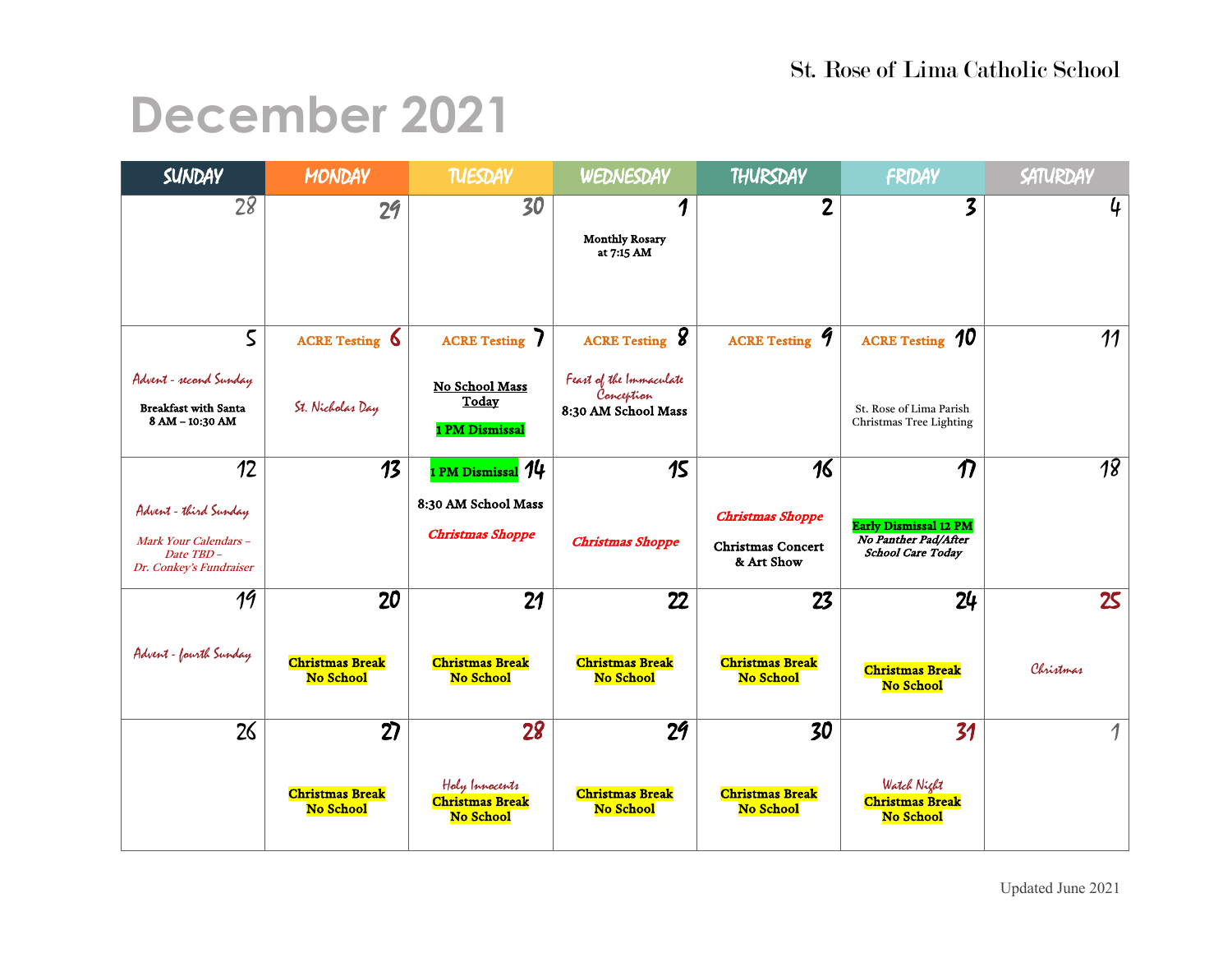## **January 2022**

| <b>SUNDAY</b>                                       | <b>MONDAY</b>                                                                         | <b>TUESDAY</b>                                                                         | WEDNESDAY                                              | THURSDAY                                                        | FRIDAY                                                                           | SATURDAY                                                                        |
|-----------------------------------------------------|---------------------------------------------------------------------------------------|----------------------------------------------------------------------------------------|--------------------------------------------------------|-----------------------------------------------------------------|----------------------------------------------------------------------------------|---------------------------------------------------------------------------------|
| 26                                                  | 27                                                                                    | 28                                                                                     | 29                                                     | 30                                                              | 31<br>New Year's Eve                                                             | $\boldsymbol{\eta}$<br>New Year's Day<br>Happy Birthday,<br>Mr. Norm Ouellette! |
| $\overline{2}$                                      | $\overline{\mathbf{3}}$<br>Last Day for<br><b>Christmas Break</b><br><b>No School</b> | 1 PM Dismissal 4<br>Return from<br>Christmas Break<br>8:30 AM School Mass              | $\mathsf S$<br><b>Monthly Rosary</b><br>at 7:15 AM     | 6<br>Epiphany                                                   |                                                                                  | $\overline{8}$                                                                  |
| 9<br>The Baptism of Jesus                           | 10                                                                                    | <b>PM Dismissal 11</b><br>8:30 AM School Mass                                          | 12                                                     | $\overline{13}$                                                 | 14<br><b>Early Dismissal 12 PM</b><br><i>Deanery Collaboration /</i><br>Training | 15                                                                              |
| 16                                                  | $\boldsymbol{\eta}$<br><b>Martin Luther</b><br><b>King Day</b><br>No School           | 1 PM Dismissal <b>18</b><br>8:30 AM School Mass<br>Happy Birthday,<br>Mrs. Karen Shea! | $\overline{19}$<br><b>Virtual Family</b><br>Fun Night  | 20                                                              | 21                                                                               | 22                                                                              |
| 23                                                  | 24                                                                                    | 1 PM Dismissal 25<br>8:30 AM School Mass                                               | 26<br><b>Tentative</b><br><b>Restaurant Fundraiser</b> | $\overline{27}$<br>Happy Birthday,<br>Coach Saulinda Armstrong! | $\overline{28}$                                                                  | $\overline{29}$                                                                 |
| 30<br><b>Catholic Schools</b><br><b>Week Begins</b> | 31<br><b>Catholic Schools</b><br>Week                                                 | 1                                                                                      | $\overline{2}$                                         | $\overline{\mathsf{S}}$                                         | 4                                                                                | $\mathsf{S}$                                                                    |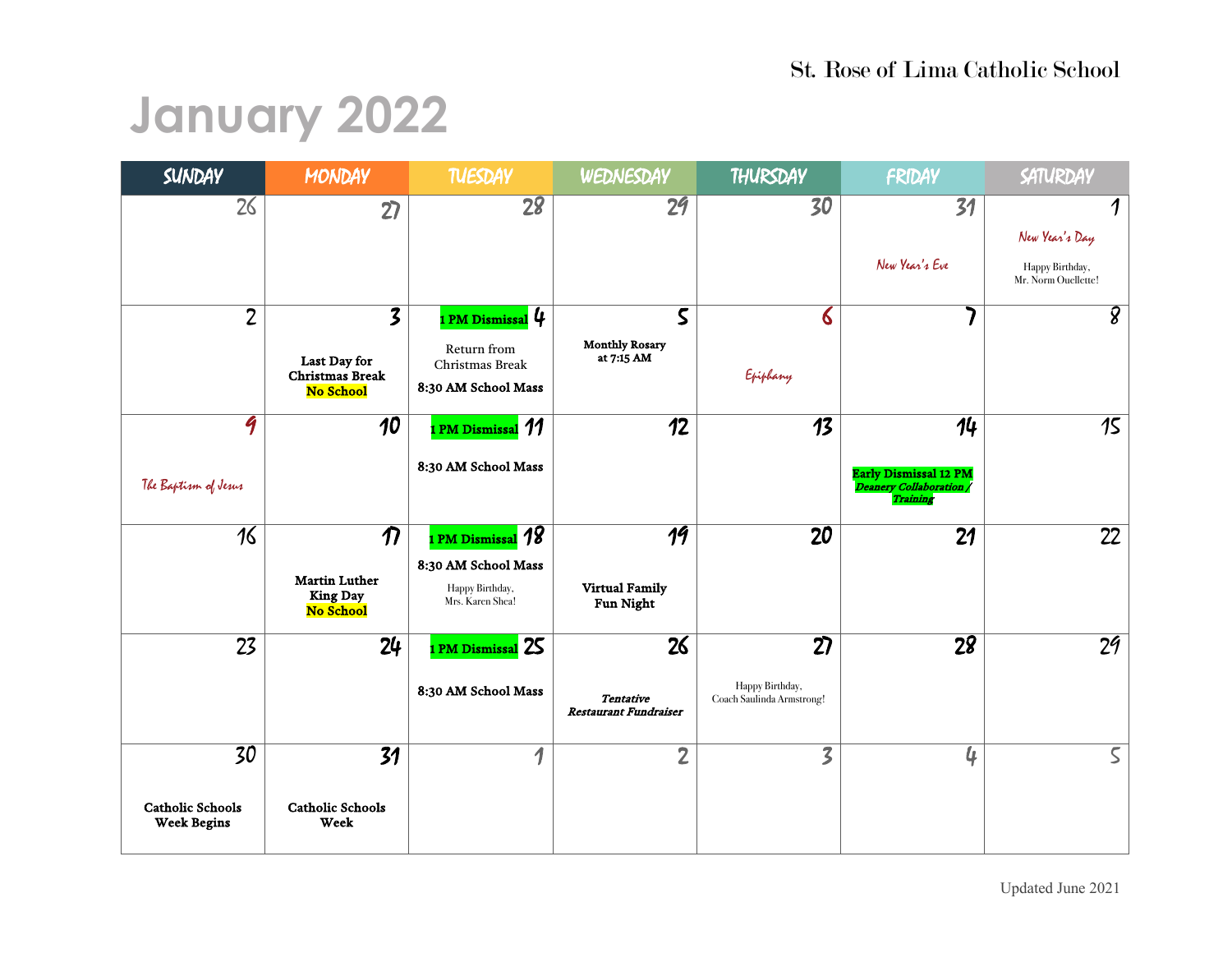## **February 2022**

| SUNDAY   | <b>MONDAY</b>                | <b>TUESDAY</b>                                              | WEDNESDAY                                                                                             | THURSDAY                                                                                                     | FRIDAY                                                                                             | SATURDAY                        |
|----------|------------------------------|-------------------------------------------------------------|-------------------------------------------------------------------------------------------------------|--------------------------------------------------------------------------------------------------------------|----------------------------------------------------------------------------------------------------|---------------------------------|
| 30       | 31                           | 1 PM Dismissal 1                                            | Candlemas 2                                                                                           | $\boldsymbol{\mathcal{Z}}$                                                                                   | 4                                                                                                  | $\mathsf S$                     |
|          |                              | <b>Catholic Schools</b><br>Week                             | <b>Monthly Rosary</b><br>at 7:15 AM<br><b>Catholic Schools</b><br>Week                                | Feast of Saint Blaise -<br>Blessing of the Throats<br>8:30 AM School Mass<br><b>Catholic Schools</b><br>Week | <b>Catholic Schools</b><br>Week<br>8 <sup>th</sup> Grade vs. Teachers<br>Volleyball Game           | <b>Catholic Schools</b><br>Week |
| $\delta$ |                              | 1 PM Dismissal 8                                            | $\overline{q}$                                                                                        | 10                                                                                                           | 11                                                                                                 | 12                              |
|          |                              | 8:30 AM School Mass<br>Happy Birthday,<br>Mrs. Clare Delto! |                                                                                                       |                                                                                                              | <b>Father Daughter</b><br>Dance                                                                    |                                 |
| 13       | 14                           | 1 PM Dismissal 15                                           | 16                                                                                                    | $\boldsymbol{\eta}$                                                                                          | 18                                                                                                 | 19                              |
|          | St. Valentine's Day          | 8:30 AM School Mass                                         |                                                                                                       |                                                                                                              | <b>Early Dismissal 12 PM</b><br><b>Faculty In-Service &amp;</b><br><b>Professional Development</b> |                                 |
| 20       | 21                           | I PM Dismissal 22                                           | 23                                                                                                    | 24                                                                                                           | 25                                                                                                 | 26                              |
|          | Presidents' Day<br>No School | 8:30 AM School Mass                                         | <b>First Reconciliation</b><br>7 PM in the Church<br><b>Red's BBQ</b><br><b>Restaurant Fundraiser</b> |                                                                                                              |                                                                                                    |                                 |
| 27       | Dr. Seuss Week 28            | 1                                                           | $\overline{2}$                                                                                        | $\overline{\mathcal{Z}}$                                                                                     | 4                                                                                                  | $\mathsf S$                     |
|          |                              |                                                             |                                                                                                       |                                                                                                              |                                                                                                    |                                 |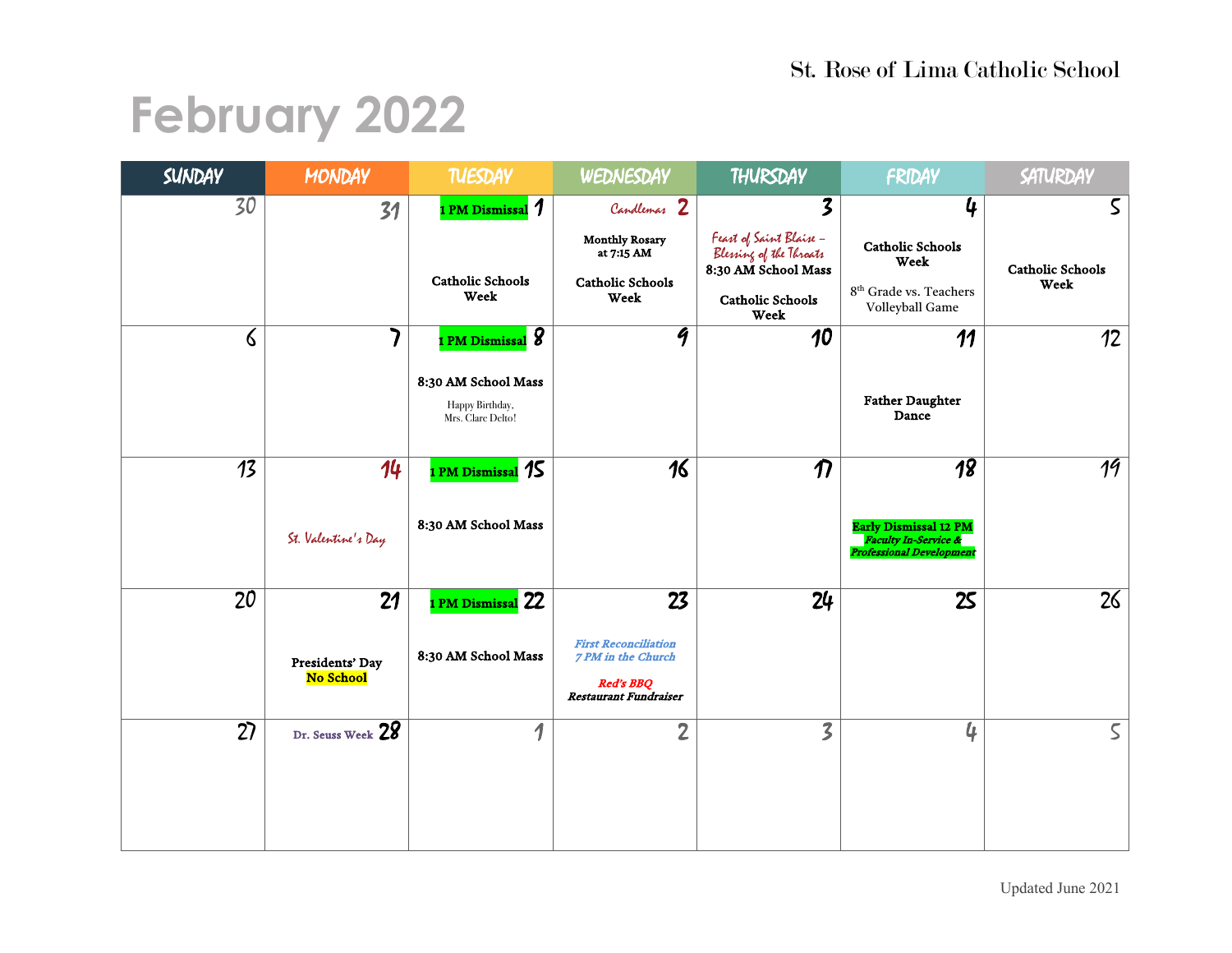#### St. Rose of Lima Catholic School

### **March 2022**

| <b>SUNDAY</b> | MONDAY                                      | <b>TUESDAY</b>                                                                                  | WEDNESDAY                                                                                         | THURSDAY                                    | FRIDAY                                                                                      | SATURDAY                                           |
|---------------|---------------------------------------------|-------------------------------------------------------------------------------------------------|---------------------------------------------------------------------------------------------------|---------------------------------------------|---------------------------------------------------------------------------------------------|----------------------------------------------------|
| 27            | Dr. Seuss Week 28                           | Dr. Seuss Week 7<br>Mardi Gras<br>(Pancake Dinner)<br>No School Mass<br>Today<br>1 PM Dismissal | Dr. Seuss Week 2<br>Ark Wednesday<br>Happy Birthday,<br>Mrs. Erin Plowman!<br>8:30 AM School Mass | Dr. Seuss Week 3                            | Dr. Seuss Week 4                                                                            | $\mathsf{S}$                                       |
| 6             |                                             | 1 PM Dismissal $\bm{\mathcal{S}}$<br>8:30 AM School Mass                                        | $\overline{\mathcal{G}}$<br><b>Family Fun Night</b>                                               | 10<br><b>End of Trimester II</b>            | 11<br><b>Beginning of</b><br><b>Trimester III</b><br><b>Stations of the Cross</b>           | 12<br>Happy Birthday,<br>Mrs. Antoinette DelBagno! |
| 13            | 14                                          | 1 PM Dismissal <b>15</b><br>8:30 AM School Mass                                                 | 16                                                                                                | $\overline{\bm{\eta}}$<br>St. Patrick's Day | $\overline{18}$<br>Move-a-thon<br><b>Minimum Day</b><br>1 PM Dismissal                      | 19<br>St. Joseph's Day                             |
| 20            | 21                                          | 1 PM Dismissal 22<br>8:30 AM School Mass                                                        | 23<br><b>Tentative</b><br><b>Restaurant Fundraiser</b>                                            | 24                                          | 25<br><b>Stations of the Cross</b>                                                          | 26                                                 |
| 27            | 28<br>Happy Birthday,<br>Ms. Emily Plowman! | 1 PM Dismissal 29<br>8:30 AM School Mass<br>6 <sup>th</sup> Grade<br>Outdoor School<br>Leaves   | 30<br>$6th$ Grade<br>Outdoor School                                                               | 31<br>$6th$ Grade<br>Outdoor School         | 1<br>School Service Activity:<br>Lenten Lunches<br>$6th$ Grade<br>Outdoor School<br>Returns | $2^{\circ}$                                        |

Updated June 2021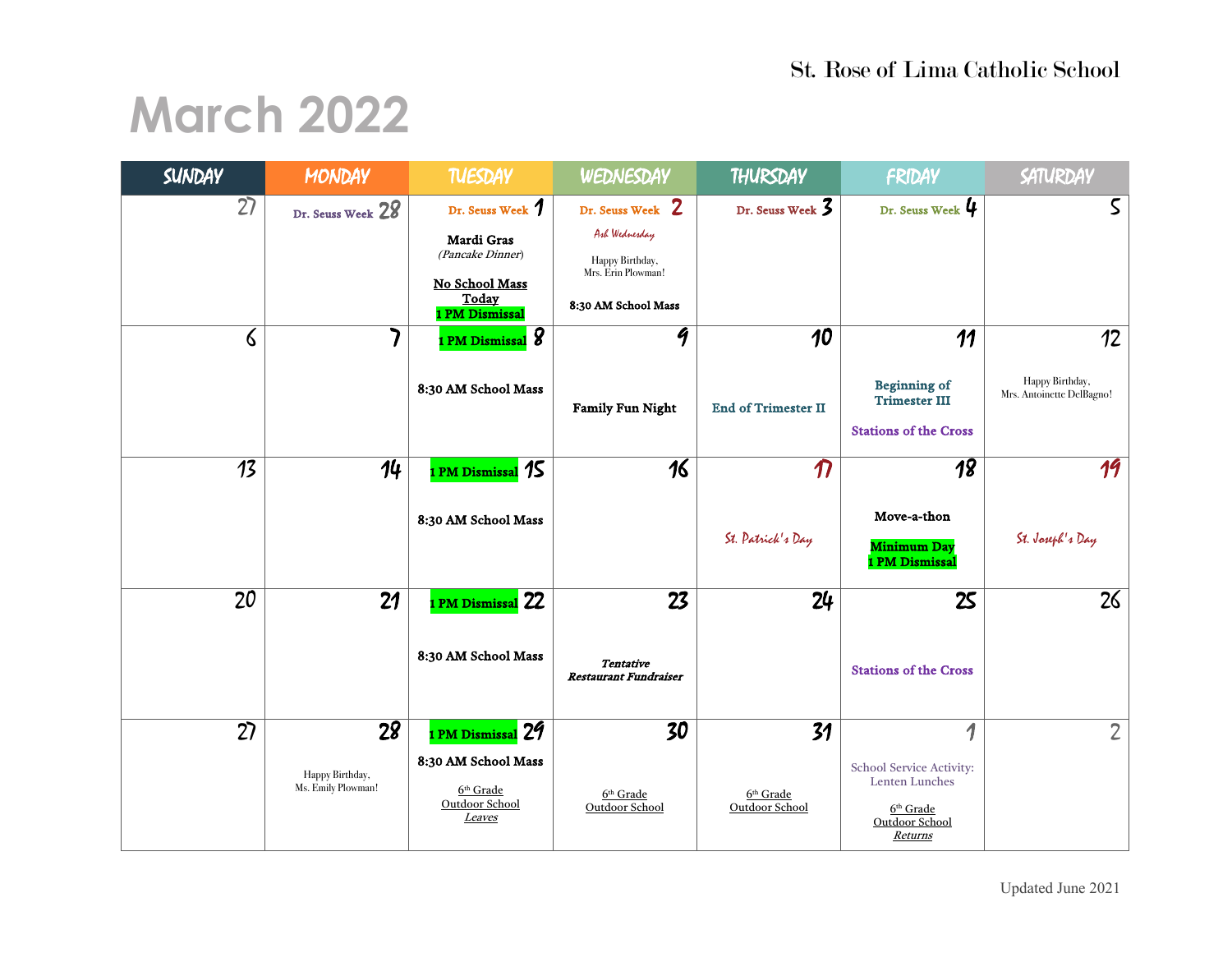# **April 2022**

| <b>SUNDAY</b>              | <b>MONDAY</b>                                     | <b>TUESDAY</b>                              | WEDNESDAY                                | THURSDAY                                 | FRIDAY                                           | SATURDAY                              |
|----------------------------|---------------------------------------------------|---------------------------------------------|------------------------------------------|------------------------------------------|--------------------------------------------------|---------------------------------------|
| 27                         | 28                                                | 29                                          | 30                                       | 31                                       | 1                                                | $\overline{2}$                        |
|                            |                                                   |                                             |                                          |                                          | $6th$ Grade<br>Outdoor School                    |                                       |
|                            |                                                   |                                             |                                          |                                          | <b>Returns</b>                                   |                                       |
|                            |                                                   |                                             |                                          |                                          | <b>Mother Son</b><br><b>Nerf Battle</b>          |                                       |
| $\overline{3}$             | 4                                                 | 1 PM Dismissal 5                            | $\epsilon$                               |                                          | $\overline{\mathbf{g}}$                          | $\overline{q}$                        |
|                            |                                                   | 8:30 AM School Mass                         | <b>Monthly Rosary</b><br>at 7:15 AM      |                                          | <b>Living Stations</b><br>of the Cross           |                                       |
|                            |                                                   | <b>Buddy Activity:</b><br><b>Bunny Bags</b> |                                          |                                          | <b>Middle School</b><br><b>Hang Out</b>          |                                       |
| 10                         | 11                                                | 1 PM Dismissal 12                           | $\overline{13}$                          | 14                                       | 15                                               | $\overline{16}$                       |
|                            |                                                   |                                             |                                          |                                          |                                                  |                                       |
|                            |                                                   | 8:30 AM School Mass                         | <b>Last Supper</b><br>Reenactment        | Maundy (Haly) Thursday                   | Good Friday                                      |                                       |
| Palm Sunday                |                                                   |                                             | Minimum Day<br>1 PM Dismissal            | <b>Easter Holiday Break</b><br>No School | <b>Easter Holiday Break</b><br>No School         |                                       |
| $\boldsymbol{\mathcal{D}}$ | 18                                                | 19                                          | 20                                       | 21                                       | 22                                               | 23                                    |
|                            | Easter Monday                                     |                                             |                                          |                                          | <b>Earth Day</b>                                 | Happy Birthday,<br>Mr. Eduardo Wyatt! |
| Easter                     | <b>Easter Holiday Break</b><br>No School          | <b>Easter Holiday Break</b><br>No School    | <b>Easter Holiday Break</b><br>No School | <b>Easter Holiday Break</b><br>No School | <b>Easter Holiday Break</b><br>No School         | St. George's Day                      |
| 24                         | 25                                                | 1 PM Dismissal 26                           | 27                                       | 28                                       | 29                                               | 30                                    |
|                            | <b>School Resumes from</b><br><b>Easter Break</b> | 8:30 AM School Mass                         |                                          | <b>SRLS Spring Auction</b><br>Set-Up     | <b>SRLS Spring Dance &amp;</b><br><b>Auction</b> |                                       |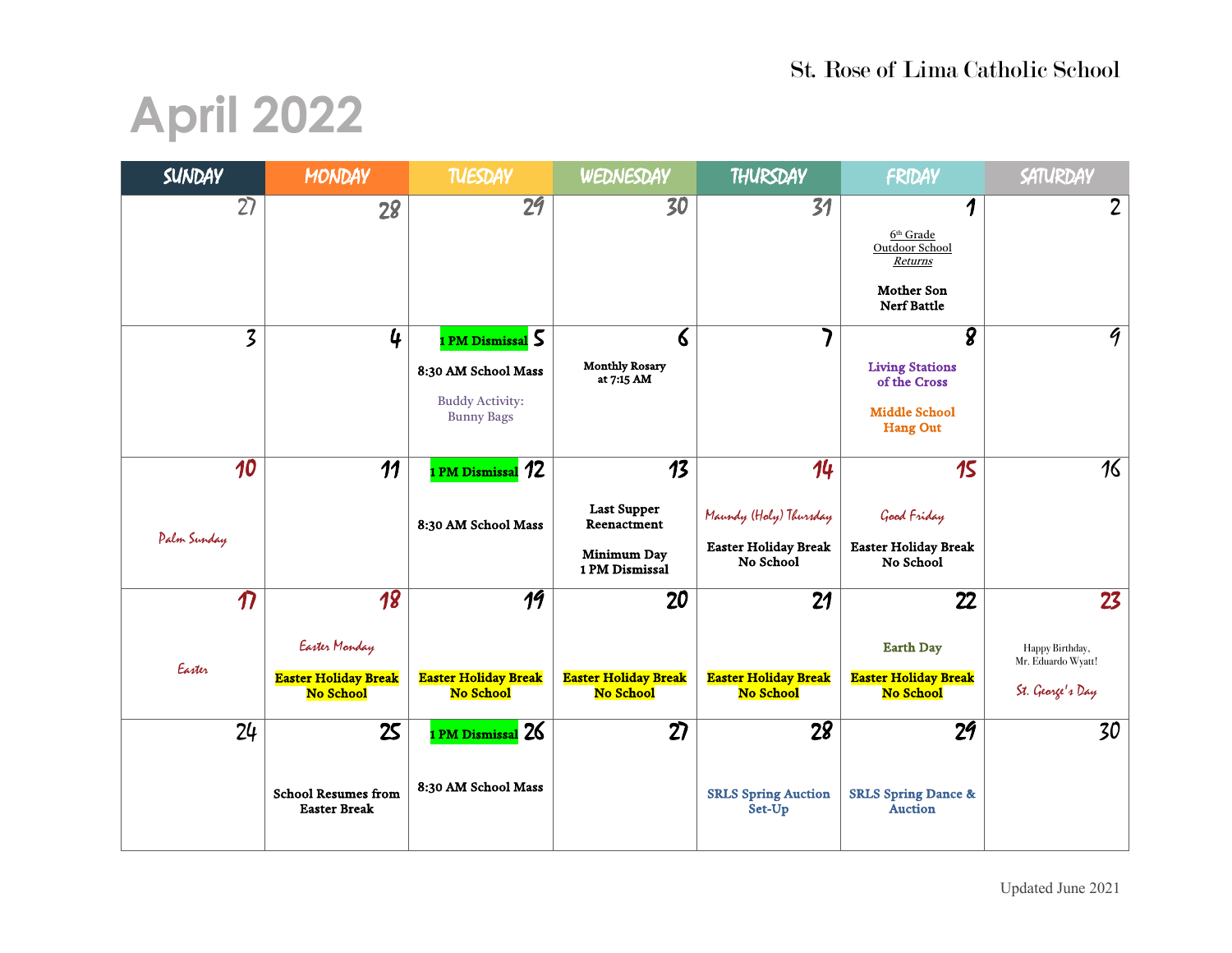# **May 2022**

| SUNDAY                                            | <b>MONDAY</b>                                     | <b>TUESDAY</b>                                                                | WEDNESDAY                                                                                                    | THURSDAY                                                  | FRIDAY                                                                                              | SATURDAY                                                  |
|---------------------------------------------------|---------------------------------------------------|-------------------------------------------------------------------------------|--------------------------------------------------------------------------------------------------------------|-----------------------------------------------------------|-----------------------------------------------------------------------------------------------------|-----------------------------------------------------------|
| 1<br>8 <sup>th</sup> Grade Car Wash<br>Fundraiser | Teacher Appreciation Week $2$                     | Teacher Appreciation Week $\boldsymbol{\mathcal{Z}}$<br>1 PM Dismissal        | Teacher Appreciation Week<br><b>Monthly Rosary</b><br>at 7:15 AM<br>Happy Birthday,<br>Mr. Tony Gammariello! | Teacher Appreciation Week $\boldsymbol{\mathsf{S}}$       | Teacher Appreciation Week<br><b>Grandparents &amp;</b><br><b>Special Friends Day</b><br>Celebration | 7<br><b>St. Rose School</b><br><b>First Communion</b>     |
|                                                   |                                                   |                                                                               |                                                                                                              |                                                           | 8:30 AM School Mass                                                                                 |                                                           |
| $\overline{g}$<br>Happy Mother's Day!             | $\overline{q}$                                    | 1 PM Dismissal 10<br>8:30 AM School Mass<br><b>May Crowning</b>               | 11                                                                                                           | 12                                                        | 13<br><b>Early Dismissal 12 PM</b><br>Deanery Collaboration /<br>Training                           | 14<br>Mother's Day Tea<br>Hosted by 8 <sup>th</sup> Grade |
| 15                                                | 16                                                | I PM Dismissal $\bm{\mathcal{D}}$<br>8:30 AM School Mass                      | $\overline{18}$<br><b>Tentative</b><br>Restaurant Fundraiser-<br><b>Ticos Tacos</b>                          | $\overline{19}$<br>Happy Birthday,<br>Mrs. Molly Harding! | $\overline{20}$<br><b>Muffins with Mom</b>                                                          | 21                                                        |
| 22                                                | 23                                                | PM Dismissal 24<br>8:30 AM School Mass                                        | 25<br>Class of 2022<br><b>Graduation Dinner &amp;</b><br>Awards<br>Moorpark Country<br>Club                  | 26<br>Ascension of Jesus                                  | 27<br>No School                                                                                     | 28                                                        |
| 2 <sup>q</sup>                                    | 30<br><b>Memorial Day</b><br>Holiday<br>No School | PM Dismissal 31<br>8:30 AM School Mass<br>Happy Birthday,<br>Mr. Joe Bartalo! | 1                                                                                                            | $\overline{2}$                                            | $\overline{\mathcal{Z}}$                                                                            | 4                                                         |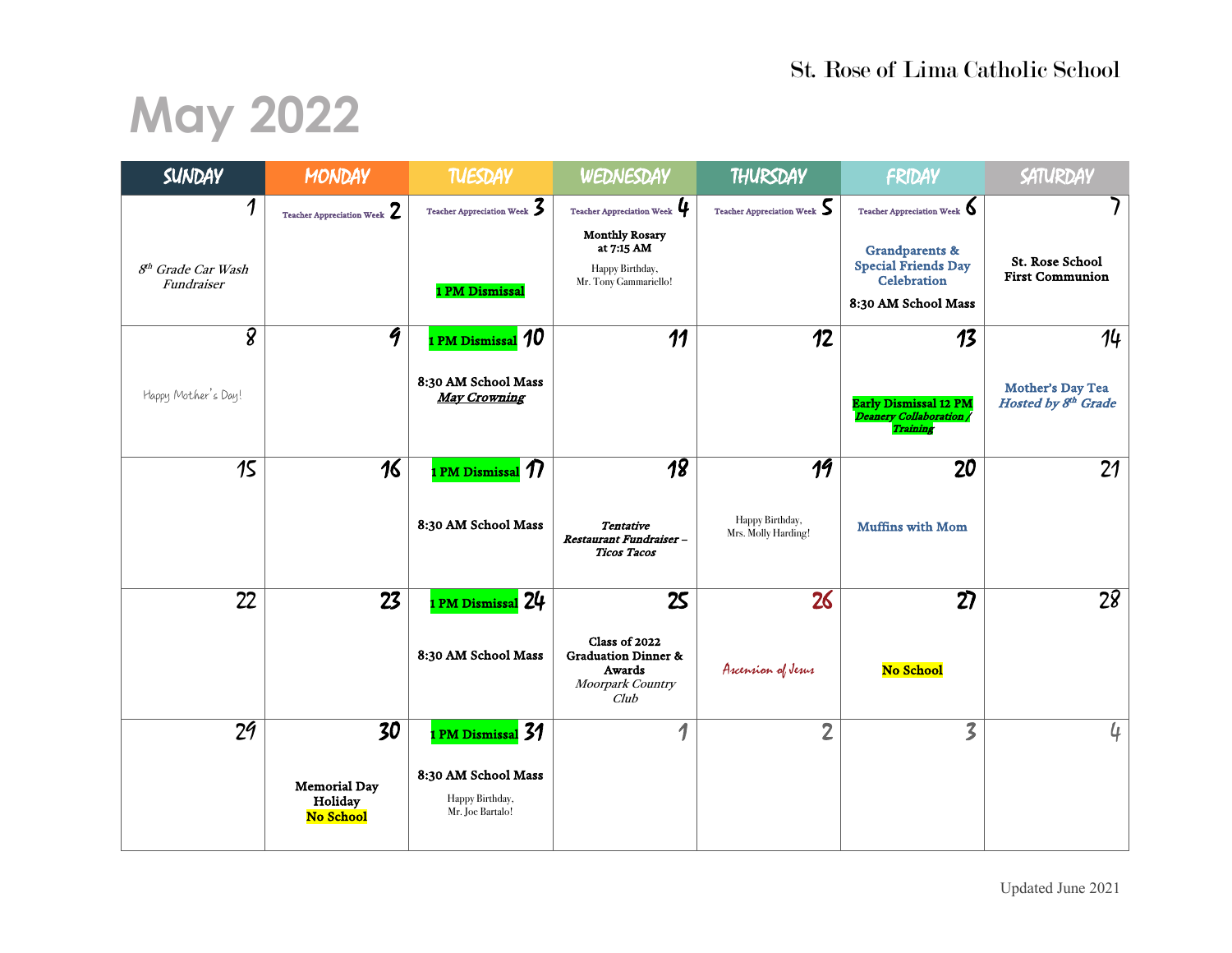### **June 2022**

| SUNDAY                  | <b>MONDAY</b>                               | <b>TUESDAY</b>           | WEDNESDAY                                        | THURSDAY        | FRIDAY                                | SATURDAY        |
|-------------------------|---------------------------------------------|--------------------------|--------------------------------------------------|-----------------|---------------------------------------|-----------------|
| 29                      | 30                                          | 31                       | $\boldsymbol{\eta}$                              | $\mathbf{2}$    | 3                                     | 4               |
|                         |                                             |                          | <b>Monthly Rosary</b><br>at 7:15 AM              |                 | Class of 2022<br>Graduation           |                 |
|                         | <b>Memorial Day</b><br>Holiday<br>No School |                          |                                                  |                 | Baccalaureate Mass<br>at 11 AM $\,$   |                 |
|                         |                                             |                          |                                                  |                 | <b>Graduation Ceremony</b><br>At 4 PM |                 |
| $\overline{\mathsf{S}}$ | $\boldsymbol{\delta}$                       | 1 PM Dismissal 7         | $\overline{\bm{g}}$                              | 9               | 10                                    | 11              |
|                         |                                             | 8:30 AM School Mass      |                                                  |                 |                                       |                 |
| Pentecost               |                                             |                          |                                                  |                 | <b>Donuts with Dad</b>                |                 |
|                         |                                             |                          |                                                  |                 |                                       |                 |
| 12                      | 1 PM Dismissal 13                           | 1 PM Dismissal <i>14</i> | 15                                               | 16              | $\boldsymbol{\eta}$                   | $\overline{18}$ |
|                         | <b>Step Up Day</b>                          | <b>Field Day</b>         | <b>Last Day of School</b><br>8:30 AM School Mass |                 |                                       |                 |
| Trinity Sunday          |                                             |                          | <b>Early Dismissal</b>                           |                 |                                       |                 |
|                         |                                             |                          | No Panther Pad/After<br><b>School Care Today</b> |                 |                                       |                 |
| $\overline{19}$         | 20                                          | 21                       | 22                                               | 23              | 24                                    | 25              |
| Happy Father's Day!     | Happy Birthday,<br>Ms. Maria Martinez!      |                          |                                                  |                 |                                       |                 |
|                         |                                             |                          |                                                  |                 |                                       |                 |
|                         |                                             |                          |                                                  |                 |                                       |                 |
| 26                      | $\overline{27}$                             | $\overline{28}$          | $\overline{29}$                                  | $\overline{30}$ | $\overline{\mathcal{L}}$              | $2^{\circ}$     |
|                         |                                             |                          |                                                  |                 |                                       |                 |
|                         |                                             |                          |                                                  |                 |                                       |                 |
|                         |                                             |                          |                                                  |                 |                                       |                 |